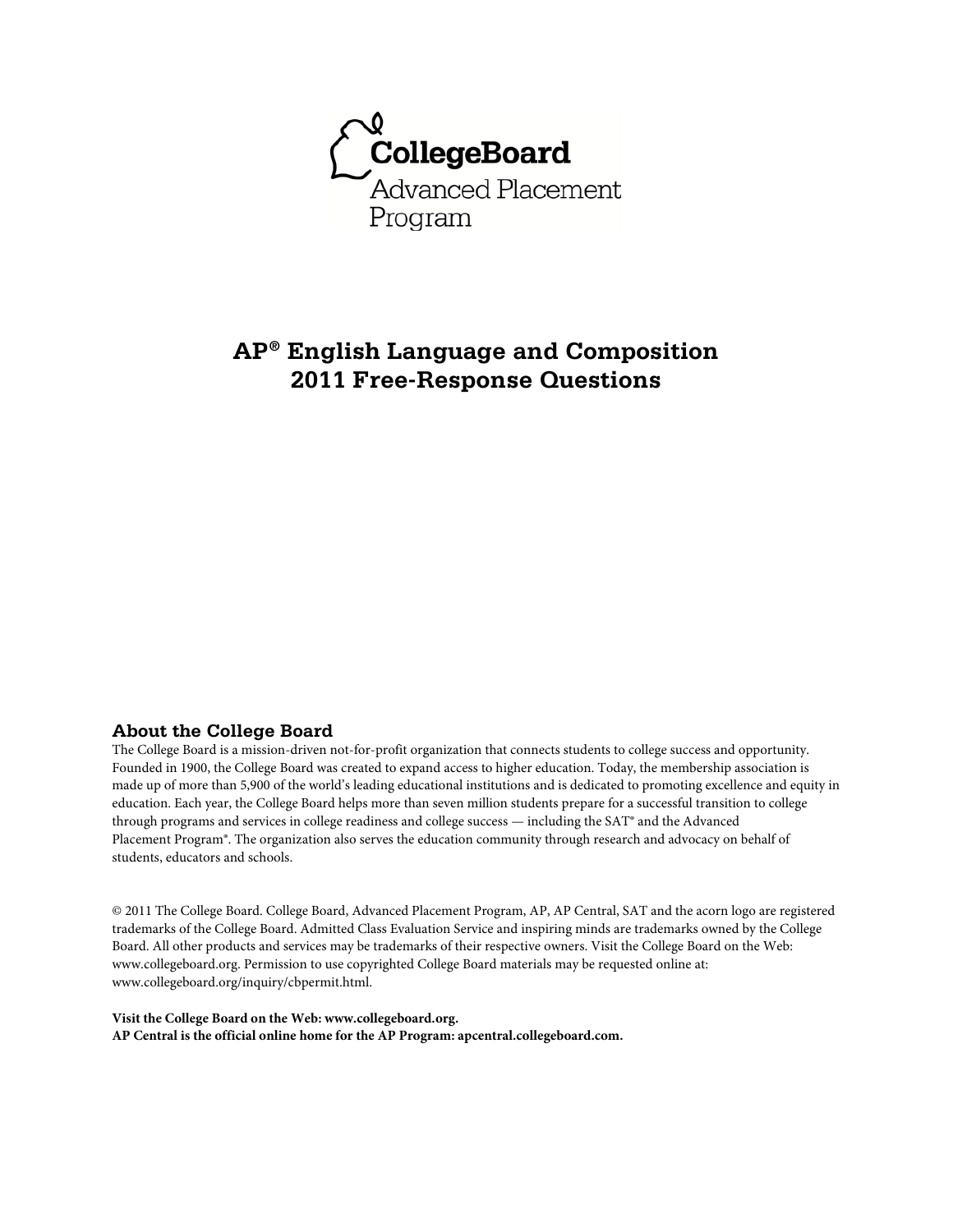# **ENGLISH LANGUAGE AND COMPOSITION SECTION II Total time—2 hours**

#### **Question 1**

(Suggested time—40 minutes. This question counts for one-third of the total essay section score.)

Locavores are people who have decided to eat locally grown or produced products as much as possible. With an eye to nutrition as well as sustainability (resource use that preserves the environment), the locavore movement has become widespread over the past decade.

Imagine that a community is considering organizing a locavore movement. Carefully read the following seven sources, including the introductory information for each source. Then synthesize information from at least three of the sources and incorporate it into a coherent, well-developed essay that identifies the key issues associated with the locavore movement and examines their implications for the community.

Make sure that your argument is central; use the sources to illustrate and support your reasoning. Avoid merely summarizing the sources. Indicate clearly which sources you are drawing from, whether through direct quotation, paraphrase, or summary. You may cite the sources as Source A, Source B, etc., or by using the descriptions in parentheses.

- Source A (Maiser)
- Source B (Smith and MacKinnon)
- Source C (McWilliams)
- Source D (chart)
- Source E (Gogoi)
- Source F (Roberts)
- Source G (cartoon)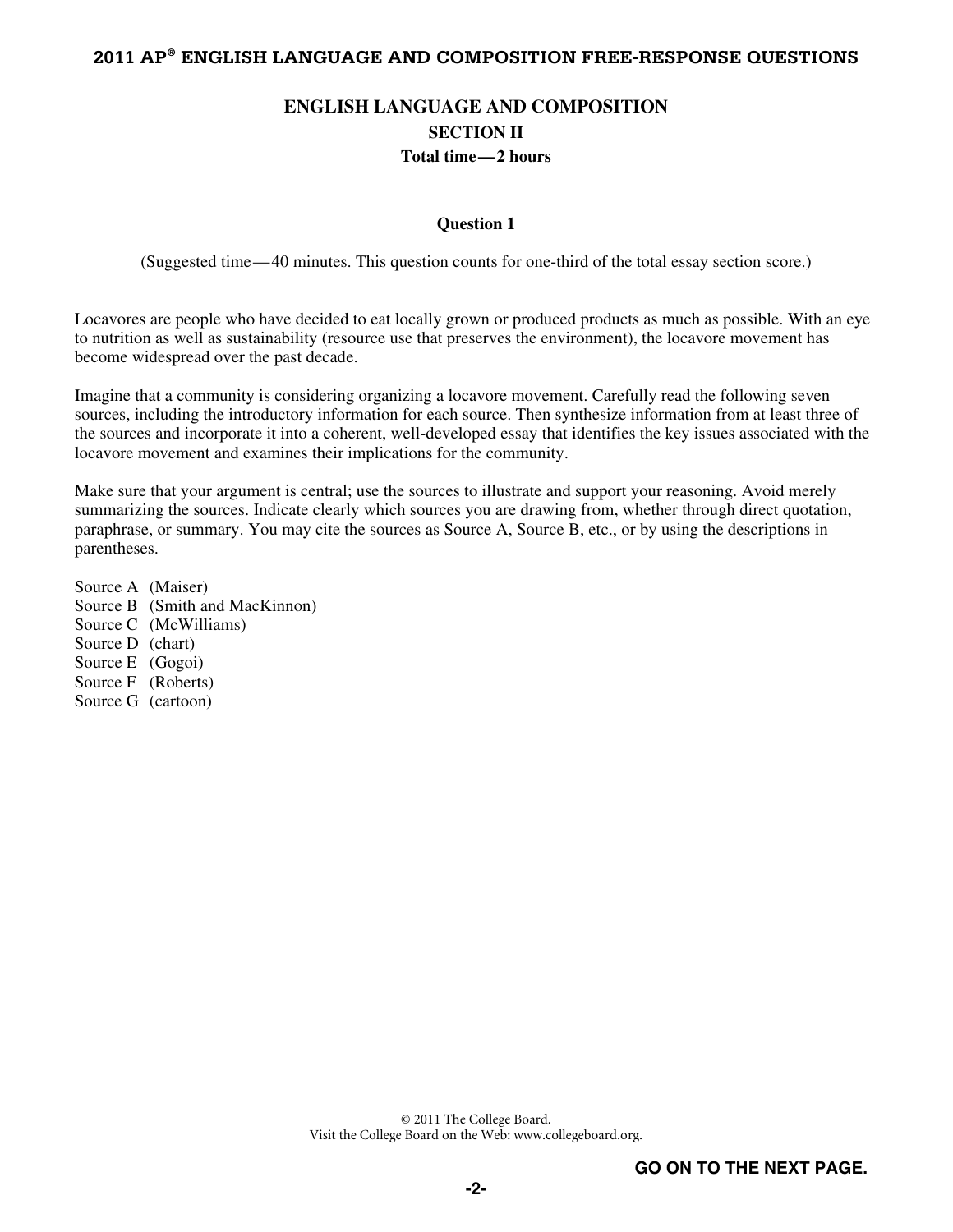#### **Source A**

Maiser, Jennifer. "10 Reasons to Eat Local Food." *Eat Local Challenge*. Eat Local Challenge, 8 Apr. 2006. Web. 16 Dec. 2009.

*The following is an article from a group Weblog written by individuals who are interested in the benefits of eating food grown and produced locally.* 

**Eating local means more for the local economy.** According to a study by the New Economics Foundation in London, a dollar spent locally generates twice as much income for the local economy. When businesses are not owned locally, money leaves the community at every transaction.

**Locally grown produce is fresher.** While produce that is purchased in the supermarket or a big-box store has been in transit or cold-stored for days or weeks, produce that you purchase at your local farmer's market has often been picked within 24 hours of your purchase. This freshness not only affects the taste of your food, but the nutritional value which declines with time.

**Local food just plain tastes better.** Ever tried a tomato that was picked within 24 hours? 'Nuff said.

**Locally grown fruits and vegetables have longer to ripen.** Because the produce will be handled less, locally grown fruit does not have to be "rugged" or to stand up to the rigors of shipping. This means that you are going to be getting peaches so ripe that they fall apart as you eat them, figs that would have been smashed to bits if they were sold using traditional methods, and melons that were allowed to ripen until the last possible minute on the vine.

**Eating local is better for air quality and pollution than eating organic.** In a March 2005 study by the journal Food Policy, it was found that the miles that organic food often travels to our plate creates environmental damage that outweighs the benefit of buying organic.

**Buying local food keeps us in touch with the seasons.** By eating with the seasons, we are eating foods when they are at their peak taste, are the most abundant, and the least expensive.

**Buying locally grown food is fodder for a wonderful story.** Whether it's the farmer who brings local apples to market or the baker who makes local bread, knowing part of the story about your food is such a powerful part of enjoying a meal.

**Eating local protects us from bio-terrorism.** Food with less distance to travel from farm to plate has less susceptibility to harmful contamination.

**Local food translates to more variety.** When a farmer is producing food that will not travel a long distance, will have a shorter shelf life, and does not have a high-yield demand, the farmer is free to try small crops of various fruits and vegetables that would probably never make it to a large supermarket. Supermarkets are interested in selling "Name brand" fruit: Romaine Lettuce, Red Delicious Apples, Russet Potatoes. Local producers often play with their crops from year to year, trying out Little Gem Lettuce, Senshu Apples, and Chieftain Potatoes.

**Supporting local providers supports responsible land development**. When you buy local, you give those with local open space—farms and pastures—an economic reason to stay open and undeveloped.

Jennifer Maiser, www.eatlocalchallenge.com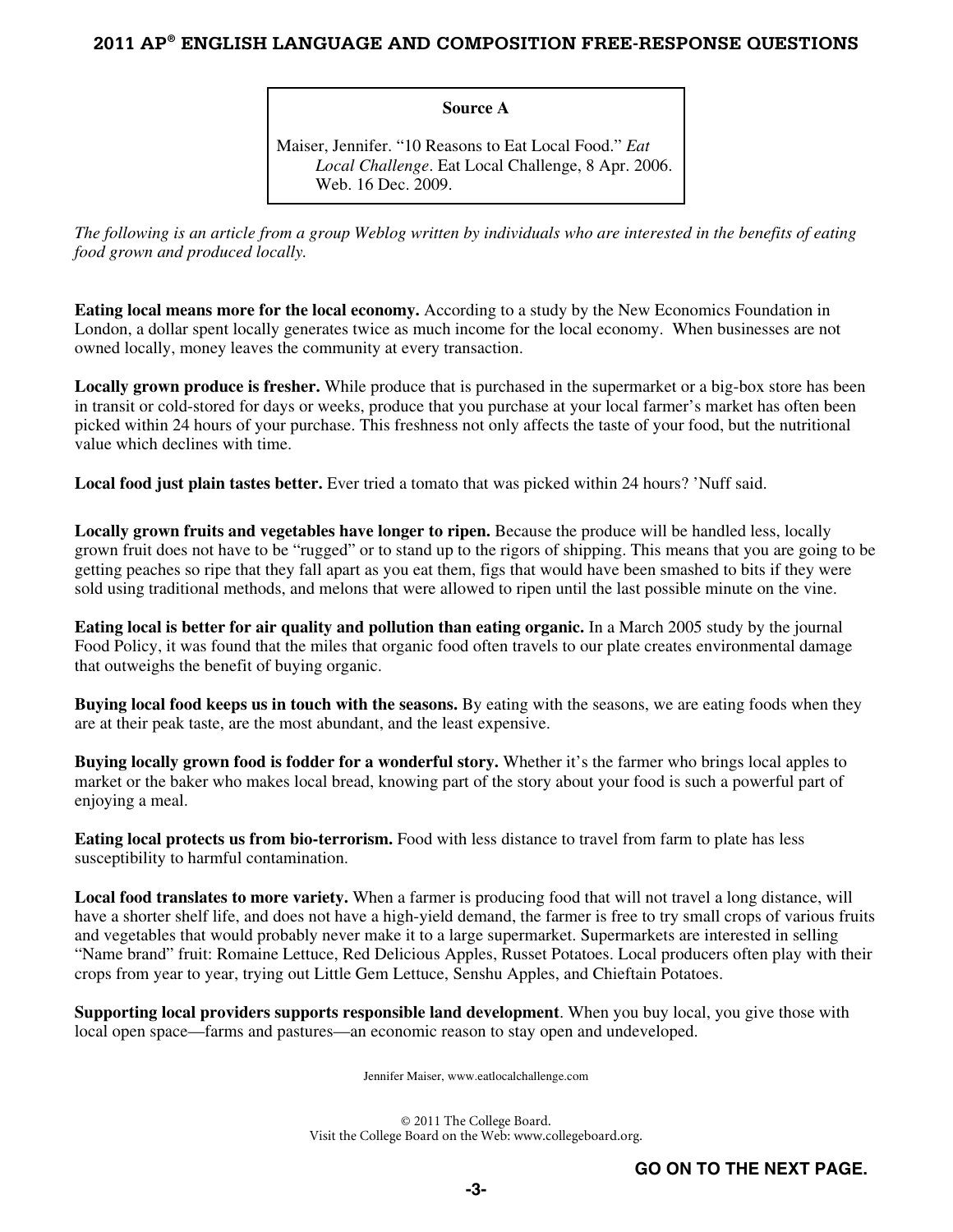#### **Source B**

Smith, Alisa, and J. B. MacKinnon. *Plenty: One Man, One Woman, and a Raucous Year of Eating Locally*. New York: Harmony, 2007. Print.

*The following passage is excerpted from a book written by the creators of the 100-Mile Diet, an experiment in eating only foods grown and produced within a 100-mile radius.* 

Food begins to lose nutrition as soon as it is harvested. Fruit and vegetables that travel shorter distances are therefore likely to be closer to a maximum of nutrition. "Nowadays, we know a lot more about the naturally occurring substances in produce," said [Cynthia] Sass. "It's not just vitamins and minerals, but all these phytochemicals and really powerful disease-fighting substances, and we do know that when a food never really reaches its peak ripeness, the levels of these substances never get as high." . . .

Yet when I called to confirm these facts with Marion Nestle, a professor and former chair of nutrition, food studies, and public health at New York University, she waved away the nutrition issue as a red herring. Yes, she said, our 100-mile diet—even in winter—was almost certainly more nutritious than what the average American was eating. That doesn't mean it is *necessary* to eat locally in order to be healthy. In fact, a person making smart choices from the global megamart can easily meet all the body's needs.

"There will be nutritional differences, but they'll be marginal," said Nestle. "I mean, that's not really the issue. It *feels* like it's the issue—obviously fresher foods that are grown on better soils are going to have more nutrients. But people are not nutrient-deprived. We're just not nutrient-deprived."

So would Marion Nestle, as a dietician, as one of America's most important critics of dietary policy, advocate for local eating?

"Absolutely."

Why? Because she loves the taste of fresh food, she said. She loves the mystery of years when the late corn is just utterly, incredibly good, and no one can say why: it just is. She likes having farmers around, and farms, and farmland.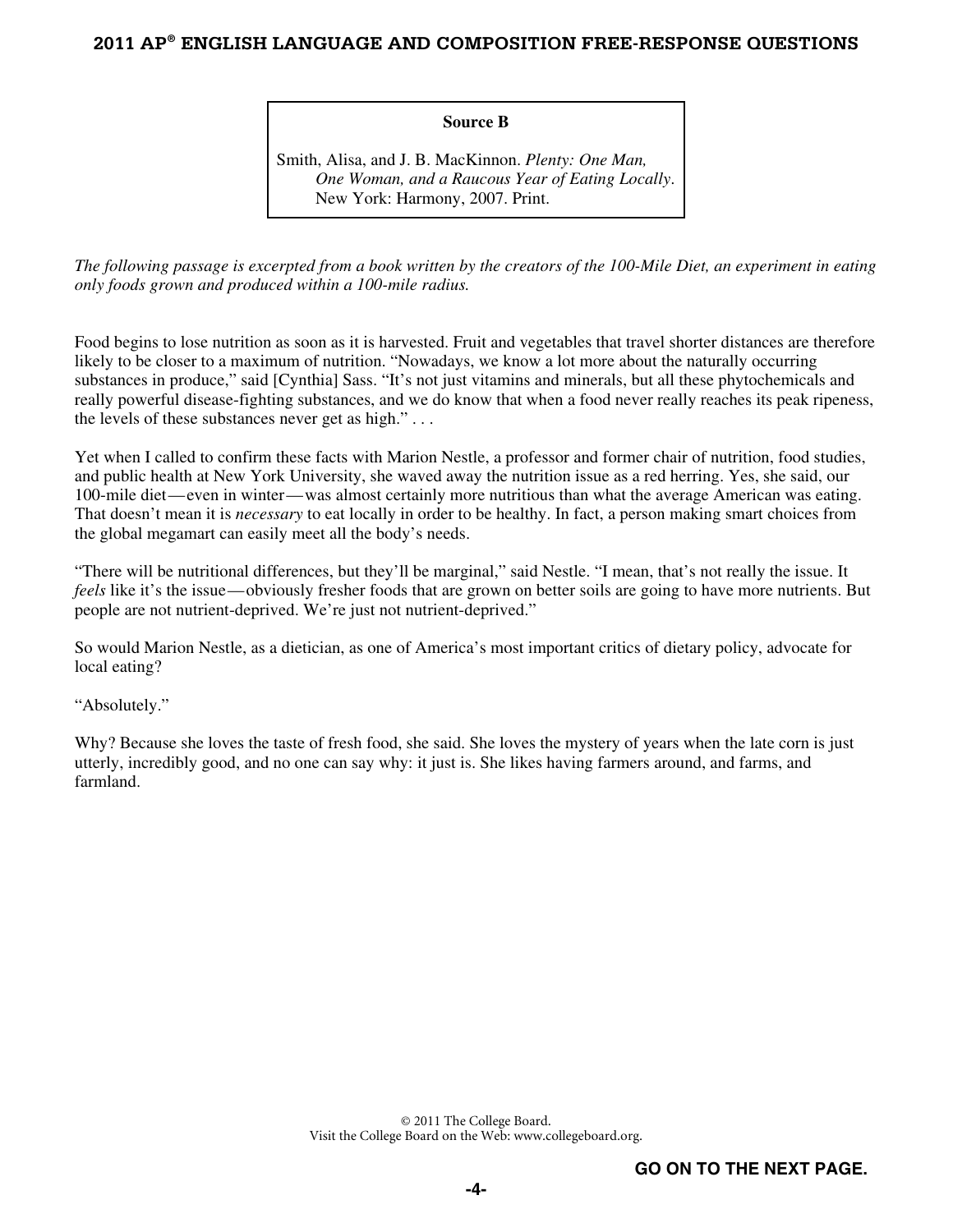#### **Source C**

McWilliams, James E. "On My Mind: The Locavore Myth." *Forbes.com.* Forbes, 15 Jul. 2009. Web. 16 Dec. 2009.

*The following is excerpted from an online opinion article in a business magazine.* 

Buy local, shrink the distance food travels, save the planet. The locavore movement has captured a lot of fans. To their credit, they are highlighting the problems with industrialized food. But a lot of them are making a big mistake. By focusing on transportation, they overlook other energy-hogging factors in food production.

Take lamb. A 2006 academic study (funded by the New Zealand government) discovered that it made more environmental sense for a Londoner to buy lamb shipped from New Zealand than to buy lamb raised in the U.K. This finding is counterintuitive—if you're only counting food miles. But New Zealand lamb is raised on pastures with a small carbon footprint, whereas most English lamb is produced under intensive factory-like conditions with a big carbon footprint. This disparity overwhelms domestic lamb's advantage in transportation energy.

New Zealand lamb is not exceptional. Take a close look at water usage, fertilizer types, processing methods and packaging techniques and you discover that factors other than shipping far outweigh the energy it takes to transport food. One analysis, by Rich Pirog of the Leopold Center for Sustainable Agriculture, showed that transportation accounts for only 11% of food's carbon footprint. A fourth of the energy required to produce food is expended in the consumer's kitchen. Still more energy is consumed per meal in a restaurant, since restaurants throw away most of their leftovers.

Locavores argue that buying local food supports an area's farmers and, in turn, strengthens the community. Fair enough. Left unacknowledged, however, is the fact that it also hurts farmers in other parts of the world. The U.K. buys most of its green beans from Kenya. While it's true that the beans almost always arrive in airplanes—the form of transportation that consumes the most energy—it's also true that a campaign to shame English consumers with small airplane stickers affixed to flown-in produce threatens the livelihood of 1.5 million sub-Saharan farmers.

Another chink in the locavores' armor involves the way food miles are calculated. To choose a locally grown apple over an apple trucked in from across the country might seem easy. But this decision ignores economies of scale. To take an extreme example, a shipper sending a truck with 2,000 apples over 2,000 miles would consume the same amount of fuel per apple as a local farmer who takes a pickup 50 miles to sell 50 apples at his stall at the green market. The critical measure here is not food miles but apples per gallon.

The one big problem with thinking beyond food miles is that it's hard to get the information you need. Ethically concerned consumers know very little about processing practices, water availability, packaging waste and fertilizer application. This is an opportunity for watchdog groups. They should make life-cycle carbon counts available to shoppers.

Reprinted by Permission of Forbes Media LLC © 2010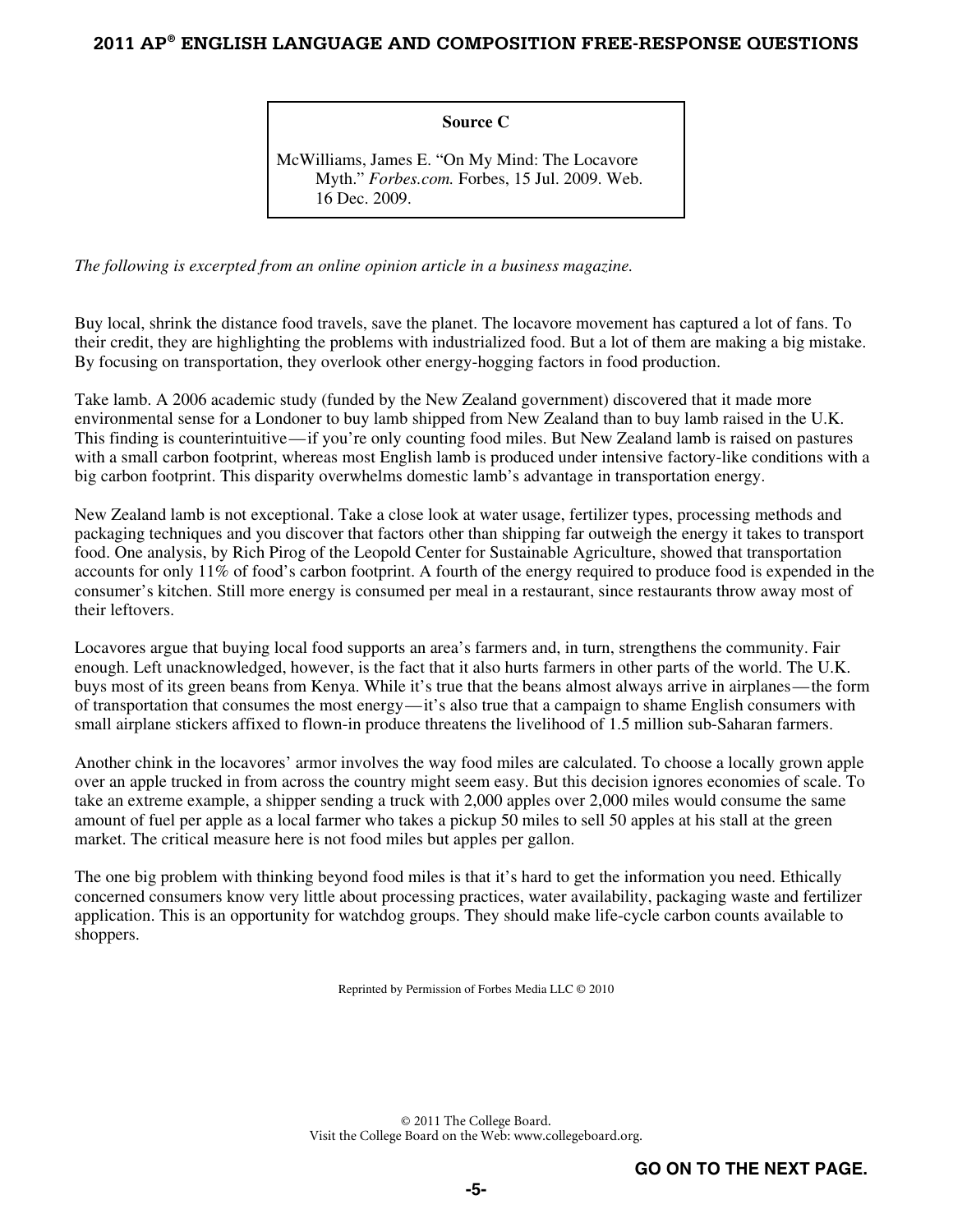| <b>Source D</b>                                                                                                                                                                                                |
|----------------------------------------------------------------------------------------------------------------------------------------------------------------------------------------------------------------|
| Loder, Natasha, Elizabeth Finkel, Craig Meisner, and<br>Pamela Ronald. "The Problem of What to Eat."<br>Conservation Magazine. The Society for<br>Conservation Biology, July-Sept. 2008. Web.<br>16 Dec. 2009. |

*The following chart is excerpted from an online article in an environmental magazine.* 

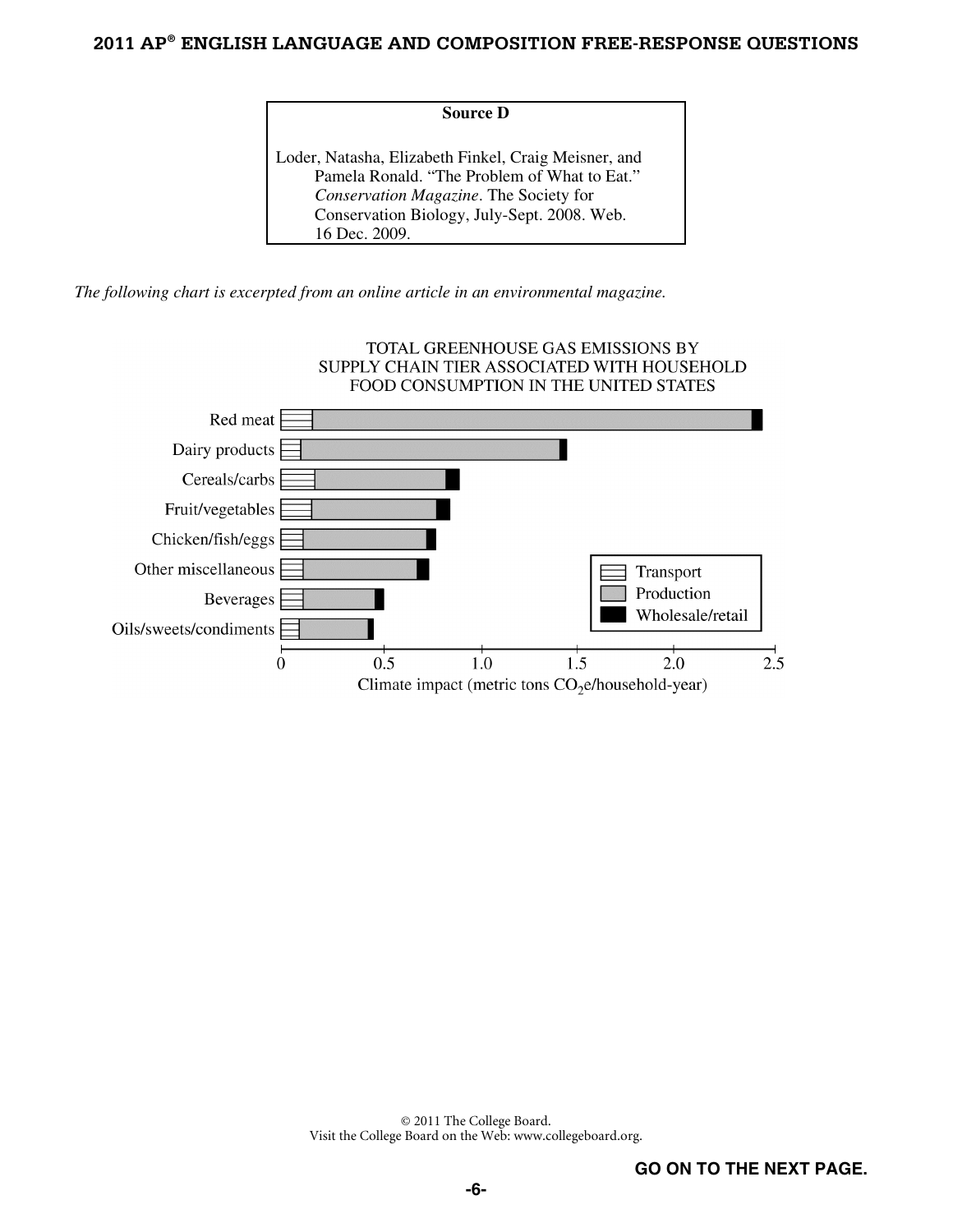#### **Source E**

Gogoi, Pallavi. "The Rise of the 'Locavore': How the Strengthening Local Food Movement in Towns Across the U.S. Is Reshaping Farms and Food Retailing." *Bloomberg Businessweek.* Bloomberg, 20 May 2008. Web. 17 Dec. 2009.

*The following is excerpted from an online article in a business magazine.* 

The rise of farmers' markets—in city centers, college towns, and rural squares—is testament to a dramatic shift in American tastes. Consumers increasingly are seeking out the flavors of fresh, vine-ripened foods grown on local farms rather than those trucked to supermarkets from faraway lands. "This is not a fringe foodie culture," says [Anthony] Flaccavento. "These are ordinary, middle-income folks who have become really engaged in food and really care about where their food comes from."

It's a movement that is gradually reshaping the business of growing and supplying food to Americans. The local food movement has already accomplished something that almost no one would have thought possible a few years back: a revival of small farms. After declining for more than a century, the number of small farms has increased 20% in the past six years, to 1.2 million, according to the Agriculture Dept. . . .

The impact of "locavores" (as local-food proponents are known) even shows up in that Washington salute every five years to factory farming, the Farm Bill. The latest version passed both houses in Congress in early May and was sent on May 20 to President George W. Bush's desk for signing. Bush has threatened to veto the bill, but it passed with enough votes to sustain an override. Predictably, the overwhelming bulk of its \$290 billion would still go to powerful agribusiness interests in the form of subsidies for growing corn, soybeans, and cotton. But \$2.3 billion was set aside this year for specialty crops, such as the eggplants, strawberries, or salad greens that are grown by exactly these small, mostly organic farmers. That's a big bump-up from the \$100 million that was earmarked for such things in the previous legislation.

Small farmers will be able to get up to 75% of their organic certification costs reimbursed, and some of them can obtain crop insurance. There's money for research into organic foods, and to promote farmers' markets. Senator Tom Harkin (D-Iowa) said the bill "invests in the health and nutrition of American children . . . by expanding their access to farmer's markets and organic produce."

Reprinted from the May 20, 2008 issue of Bloomberg BusinessWeek by special permission, copyright © 2008 by Bloomberg L.P.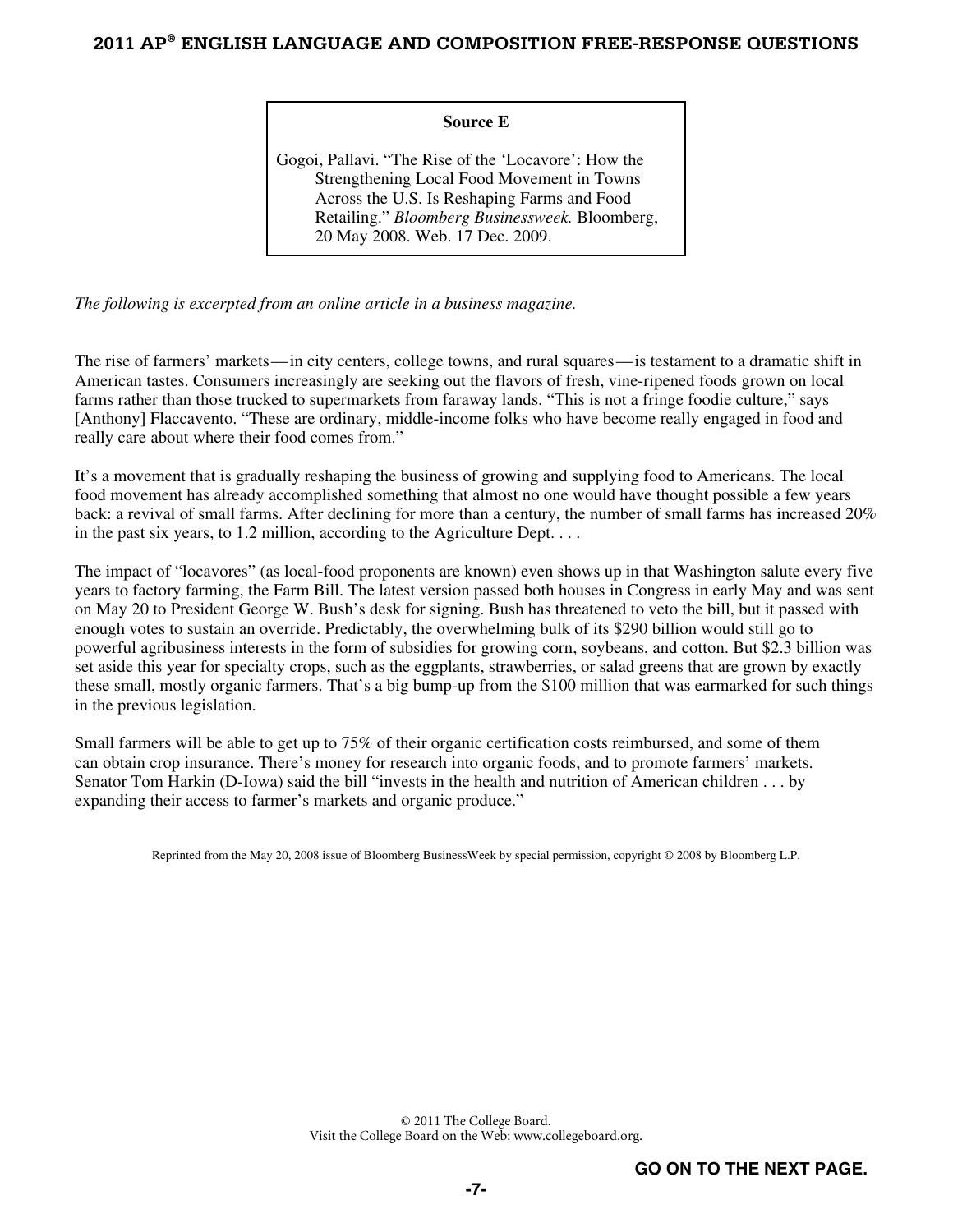#### **Source F**

Roberts, Paul. *The End of Food.* New York: Houghton Mifflin Harcourt, 2008. Print.

*The following is excerpted from a book about the food industry.* 

[T]he move toward local food, for all its trendiness (the more adamant adherents, known as "localvores," strive to buy products that have traveled the least "food miles"), highlights one of the problematic pieces of the modern food economy: the increasing reliance on foods shipped halfway round the world. Because long-distance food shipments promote profligate fuel use and the exploitation of cheap labor (which compensates for the profligate fuel use), shifting back to a more locally sourced food economy is often touted as a fairly straightforward way to cut externalities, restore some measure of equity between producers and consumers, and put the food economy on a more sustainable footing. "Such a shift would bring back diversity to land that has been all but destroyed by chemical-intensive mono-cropping, provide much-needed jobs at a local level, and help to rebuild community," argues the UK-based International Society for Ecology and Culture, one of the leading lights in the localvore movement. "Moreover, it would allow farmers to make a decent living while giving consumers access to healthy, fresh food at affordable prices."

While localvorism sounds superb in theory, it is proving quite difficult in practice. To begin with, there are dozens of different definitions as to what local is, with some advocates arguing for political boundaries (as in Texas-grown, for example), others using quasi-geographic terms like food sheds, and still others laying out somewhat arbitrarily drawn food circles with radii of 100 or 150 or 500 miles. Further, whereas some areas might find it fairly easy to eat locally (in Washington State, for example, I'm less than fifty miles from industrial quantities of fresh produce, corn, wheat, beef, and milk), people in other parts of the country and the world would have to look farther afield. And what counts as local? Does food need to be purchased directly from the producer? Does it still count when it's distributed through a mass marketer, as with Wal-Mart's Salute to America's Farmer program, which is now periodically showcasing local growers?

The larger problem is that although decentralized food systems function well in decentralized societies—like the United States was a century ago, or like many developing nations still are—they're a poor fit in modern urbanized societies. The same economic forces that helped food production become centralized and regionalized did the same thing to our population: in the United States, 80 percent of us live in large, densely populated urban areas, usually on the coast, and typically hundreds of miles, often thousands of miles, from the major centers of food production.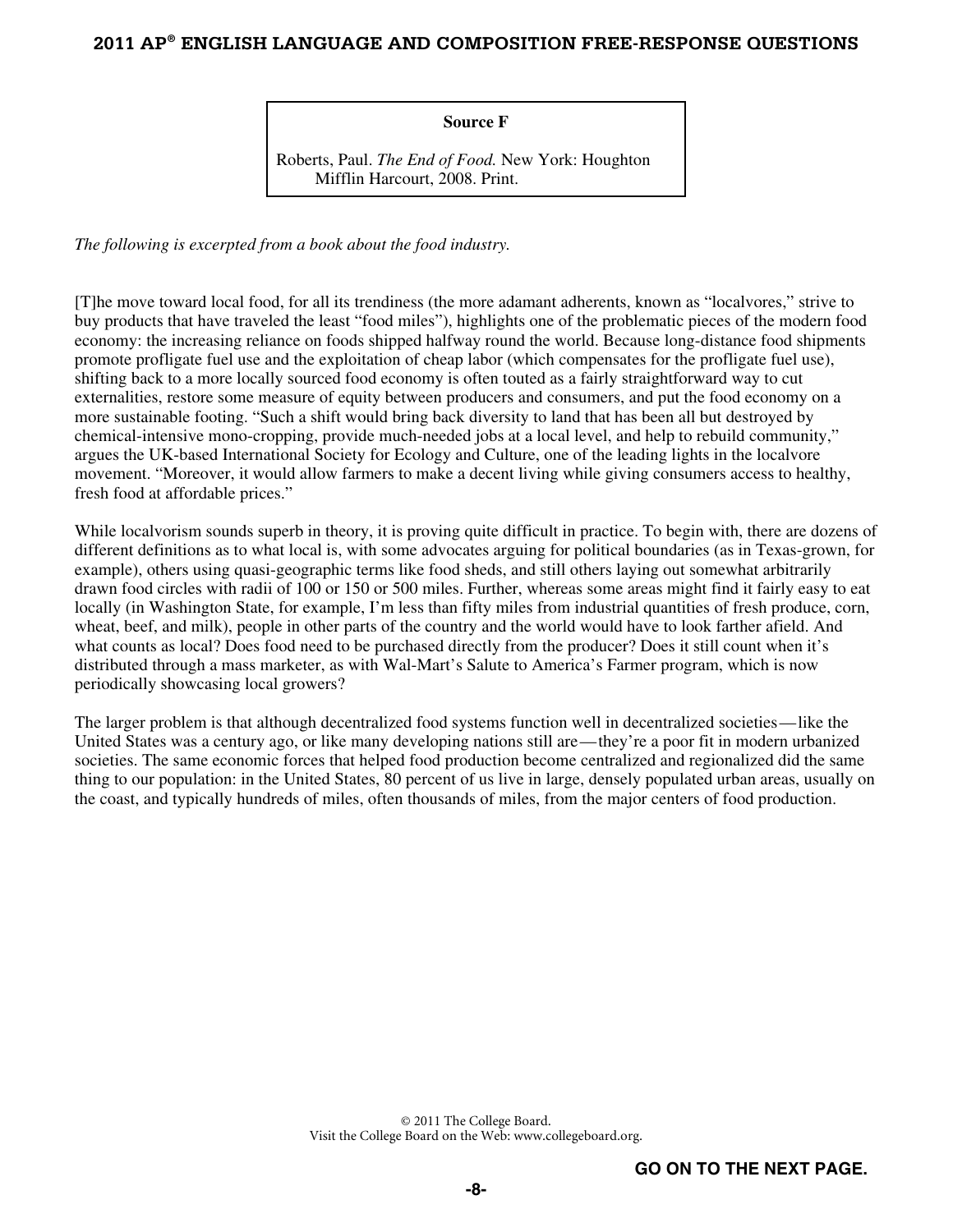#### **Source G**

Hallatt, Alex. "Arctic Circle." Comic strip. King Features Syndicate, Inc. 1 Sept. 2008. Web. 12 July 2009.

*The following is a cartoon from an environmentally themed comic strip.* 



ARCTIC CIRCLE © 2008 MACNELLY. DISTRIBUTED BY KING FEATURES SYNDICATE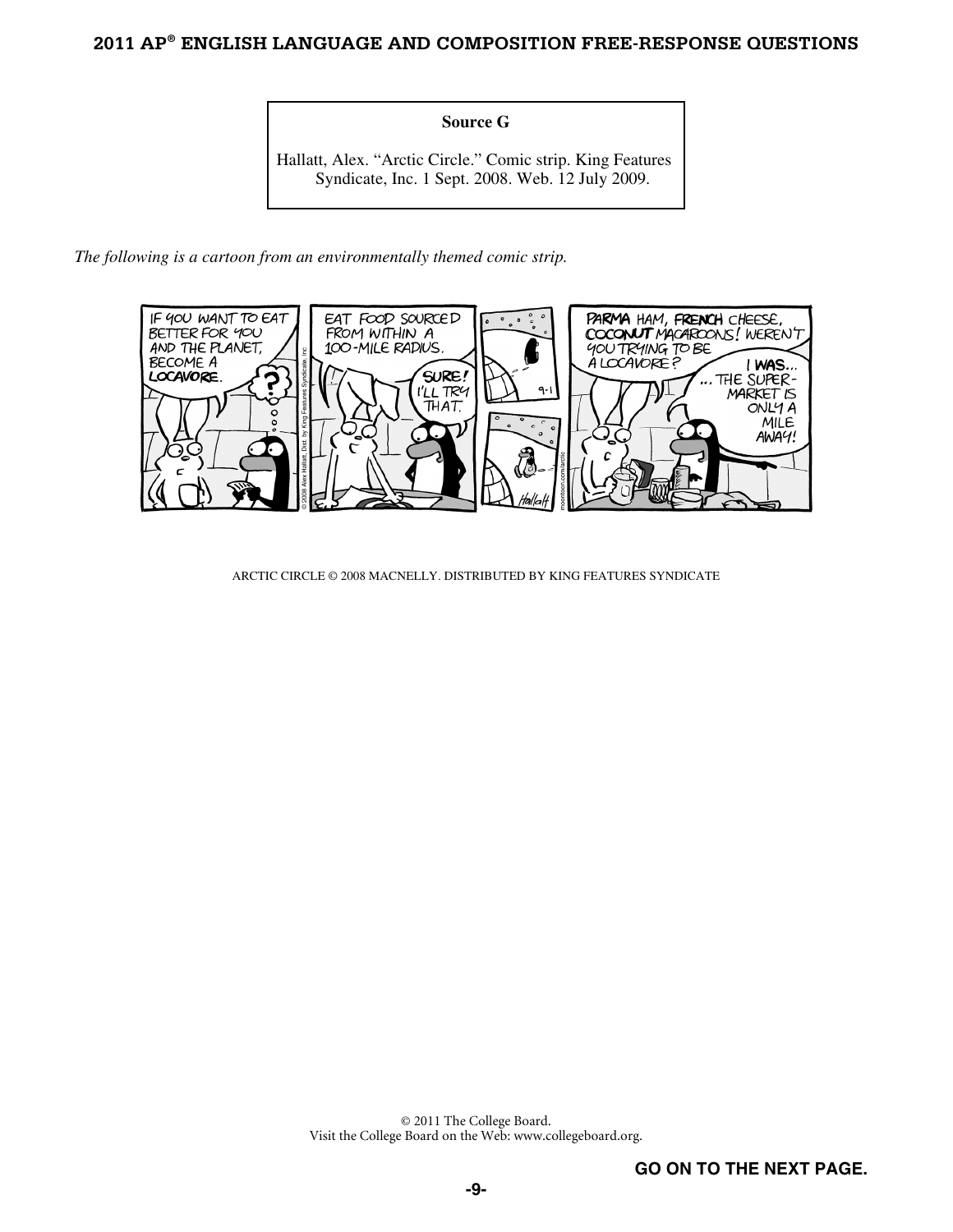#### **Question 2**

(Suggested time—40 minutes. This question counts for one-third of the total essay section score.)

Florence Kelley (1859-1932) was a United States social worker and reformer who fought successfully for child labor laws and improved conditions for working women. She delivered the following speech before the convention of the National American Woman Suffrage Association in Philadelphia on July 22, 1905. Read the speech carefully. Then write an essay in which you analyze the rhetorical strategies Kelley uses to convey her message about child labor to her audience. Support your analysis with specific references to the text.

We have, in this country, two million children under the age of sixteen years who are earning their bread. They vary in age from six and seven years (in the cotton mills of Georgia) and eight, nine and

*5* ten years (in the coal-breakers of Pennsylvania), to fourteen, fifteen and sixteen years in more enlightened states.

No other portion of the wage earning class increased so rapidly from decade to decade as the

- *10* young girls from fourteen to twenty years. Men increase, women increase, youth increase, boys increase in the ranks of the breadwinners; but no contingent so doubles from census period to census period (both by percent and by count of heads), as
- *15* does the contingent of girls between twelve and twenty years of age. They are in commerce, in offices, in manufacturing.

Tonight while we sleep, several thousand little girls will be working in textile mills, all the night through,

in the deafening noise of the spindles and the looms spinning and weaving cotton and wool, silks and ribbons for us to buy.

In Alabama the law provides that a child under sixteen years of age shall not work in a cotton mill at

- *25* night longer than eight hours, and Alabama does better in this respect than any other southern state. North and South Carolina and Georgia place no restriction upon the work of children at night; and while we sleep little white girls will be working
- *30* tonight in the mills in those states, working eleven hours at night.

In Georgia there is no restriction whatever! A girl of six or seven years, just tall enough to reach the bobbins, may work eleven hours by day or by night.

- *35* And they will do so tonight, while we sleep. Nor is it only in the South that these things occur. Alabama does better than New Jersey. For Alabama limits the children's work at night to eight hours, while New Jersey permits it all night long. Last year
- New Jersey took a long backward step. A good law was repealed which had required women and

[children] to stop work at six in the evening and at noon on Friday. Now, therefore, in New Jersey, boys and girls, after their 14th birthday, enjoy the pitiful *45* privilege of working all night long.

In Pennsylvania, until last May it was lawful for children, 13 years of age, to work twelve hours at night. A little girl, on her thirteenth birthday, could start away from her home at half past five in the

- *50* afternoon, carrying her pail of midnight luncheon as happier people carry their midday luncheon, and could work in the mill from six at night until six in the morning, without violating any law of the Commonwealth.
- *55* If the mothers and the teachers in Georgia could vote, would the Georgia Legislature have refused at every session for the last three years to stop the work in the mills of children under twelve years of age?

Would the New Jersey Legislature have passed that *60* shameful repeal bill enabling girls of fourteen years to work all night, if the mothers in New Jersey were enfranchised? Until the mothers in the great industrial states are enfranchised, we shall none of us be able to free our consciences from participation in this great

- *65* evil. No one in this room tonight can feel free from such participation. The children make our shoes in the shoe factories; they knit our stockings, our knitted underwear in the knitting factories. They spin and weave our cotton underwear in the cotton mills.
- *70* Children braid straw for our hats, they spin and weave the silk and velvet wherewith we trim our hats. They stamp buckles and metal ornaments of all kinds, as well as pins and hat-pins. Under the sweating system, tiny children make artificial flowers and neckwear for
- *75* us to buy. They carry bundles of garments from the factories to the tenements, little beasts of burden, robbed of school life that they may work for us. We do not wish this. We prefer to have our work
	- done by men and women. But we are almost
- *80* powerless. Not wholly powerless, however, are citizens who enjoy the right of petition. For myself, I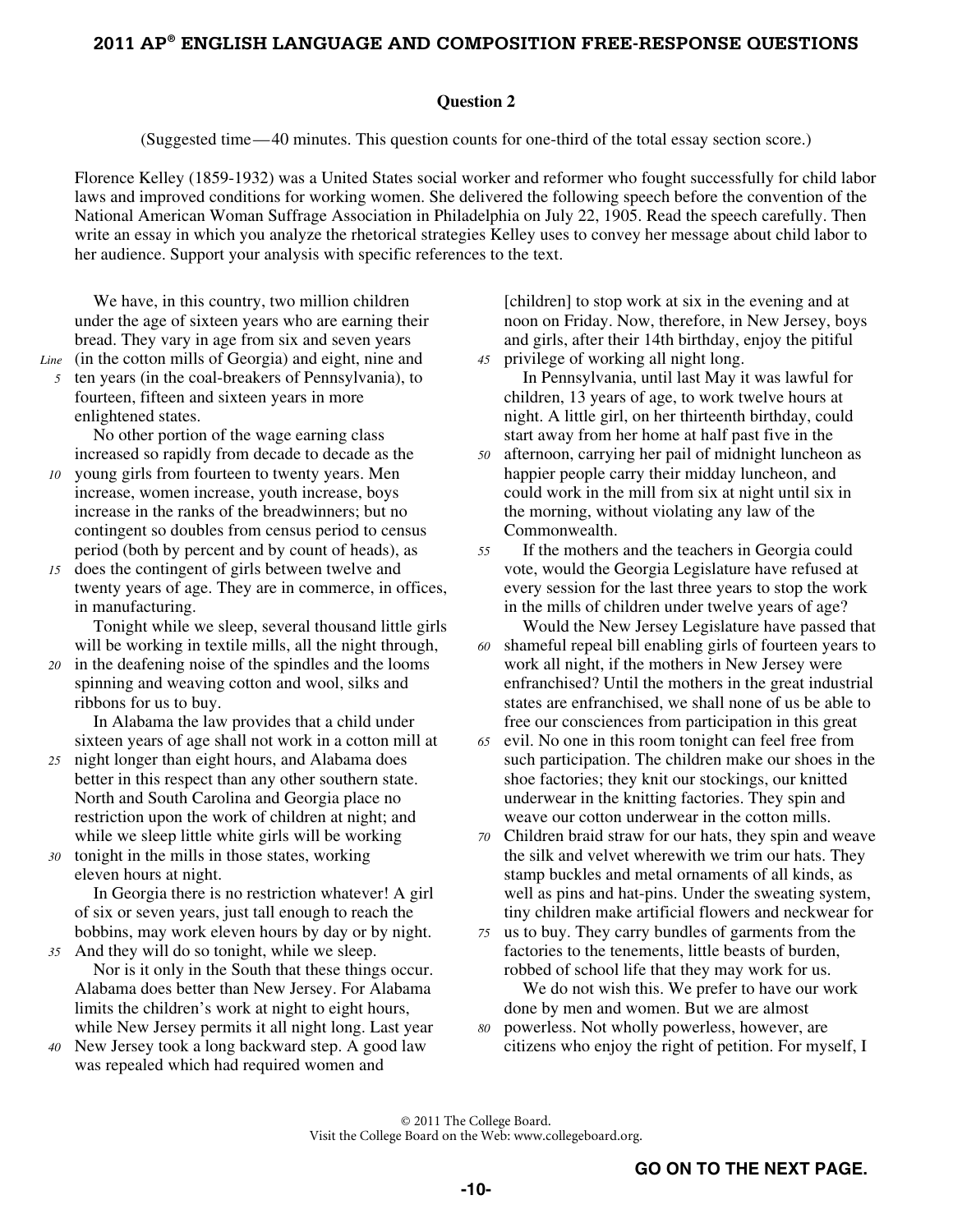shall use this power in every possible way until the right to the ballot is granted, and then I shall continue to use both.

- *85* What can we do to free our consciences? There is one line of action by which we can do much. We can enlist the workingmen on behalf of our enfranchisement just in proportion as we strive with them to free the children. No labor organization in
- *90* this country ever fails to respond to an appeal for help in the freeing of the children.

For the sake of the children, for the Republic in which these children will vote after we are dead, and for the sake of our cause, we should enlist the

*95* workingmen voters, with us, in this task of freeing the children from toil!